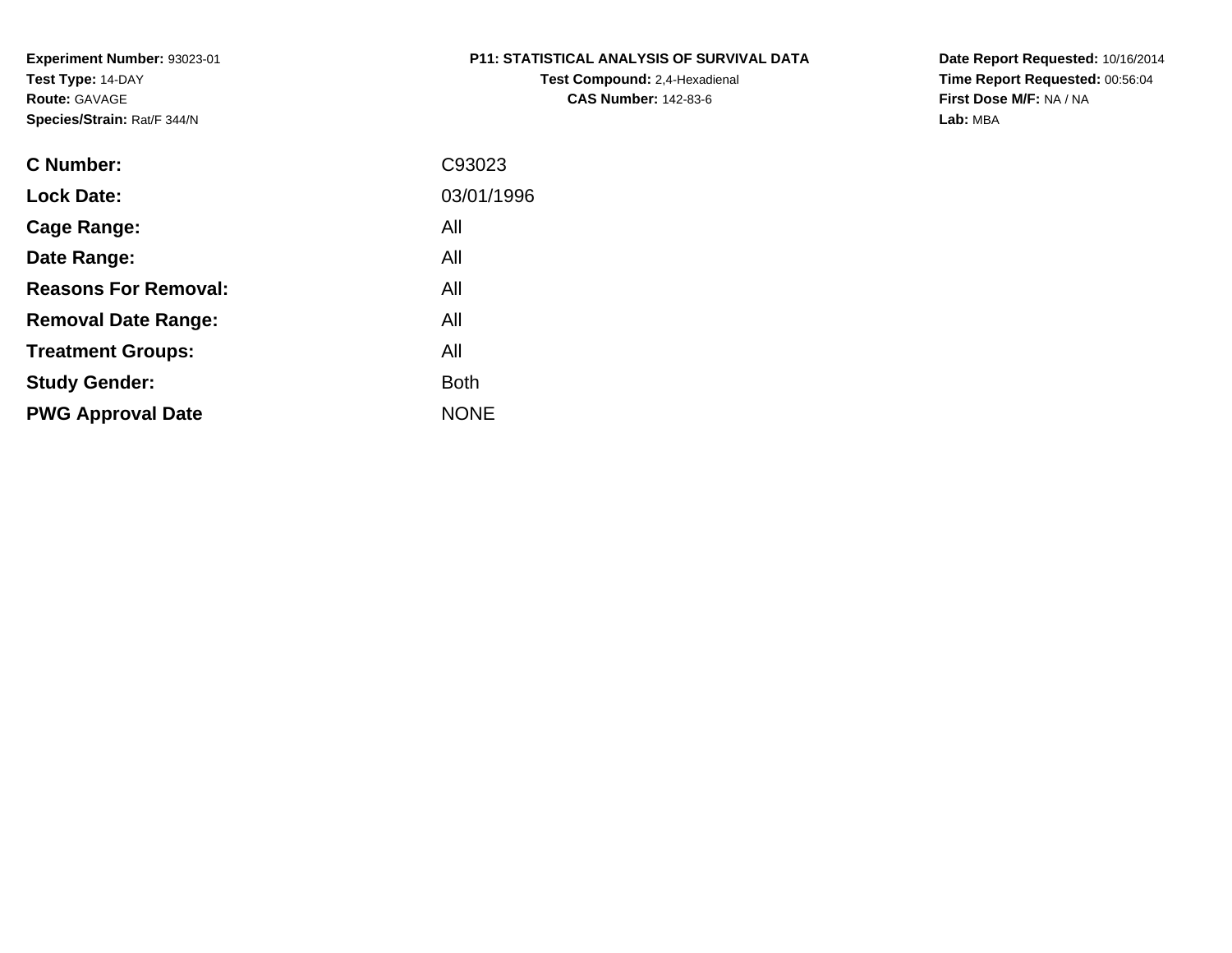**Test Compound:** 2,4-Hexadienal **CAS Number:** 142-83-6

**Date Report Requested:** 10/16/2014**Time Report Requested:** 00:56:04**First Dose M/F:** NA / NA**Lab:** MBA

#### **Male RAT FIRST TERMINAL SACRIFICE AT 17 DAYSINDIVIDUAL SURVIVAL TIMES (DAYS)**

|                               |                     | INDIVIDUAL SURVIVAL TIMES (DATS) |                   |  |
|-------------------------------|---------------------|----------------------------------|-------------------|--|
| <b>MG/KG</b><br>$DOSE = 0.0$  |                     |                                  |                   |  |
| <b>TOTAL 5</b>                | UNCENSORED DEATHS 0 | CENSORED DEATHS 0                | <b>TERMINAL 5</b> |  |
| UNCENSORED DEATH DAYS         |                     |                                  |                   |  |
| none                          |                     |                                  |                   |  |
| <b>CENSORED DEATH DAYS</b>    |                     |                                  |                   |  |
| none                          |                     |                                  |                   |  |
| <b>MG/KG</b><br>$DOSE = 3.0$  |                     |                                  |                   |  |
| <b>TOTAL 5</b>                | UNCENSORED DEATHS 0 | CENSORED DEATHS 0                | <b>TERMINAL 5</b> |  |
| UNCENSORED DEATH DAYS         |                     |                                  |                   |  |
| none                          |                     |                                  |                   |  |
| <b>CENSORED DEATH DAYS</b>    |                     |                                  |                   |  |
| none                          |                     |                                  |                   |  |
| $DOSE = 9.0$<br><b>MG/KG</b>  |                     |                                  |                   |  |
| <b>TOTAL 5</b>                | UNCENSORED DEATHS 0 | CENSORED DEATHS 0                | <b>TERMINAL 5</b> |  |
| <b>UNCENSORED DEATH DAYS</b>  |                     |                                  |                   |  |
| none                          |                     |                                  |                   |  |
| <b>CENSORED DEATH DAYS</b>    |                     |                                  |                   |  |
| none                          |                     |                                  |                   |  |
| $DOSE = 27.0$<br><b>MG/KG</b> |                     |                                  |                   |  |
| <b>TOTAL 5</b>                | UNCENSORED DEATHS 0 | CENSORED DEATHS 0                | <b>TERMINAL 5</b> |  |
| UNCENSORED DEATH DAYS         |                     |                                  |                   |  |
| none                          |                     |                                  |                   |  |
| <b>CENSORED DEATH DAYS</b>    |                     |                                  |                   |  |
| none                          |                     |                                  |                   |  |
|                               |                     |                                  |                   |  |

(A) FIRST TERMINAL SACRIFICE

(B) THE FIRST ENTRY IS THE TREND TEST (TARONE, 1975) RESULT. SUBSEQUENT ENTRIES ARE THE RESULTS OF PAIRWISE TESTS (COX, 1972). NEGATIVE TRENDS ARE INDICATED BY "N".

(C) MEAN OF ALL UNCENSORED DEATHS PRIOR TO TERMINAL SACRIFICE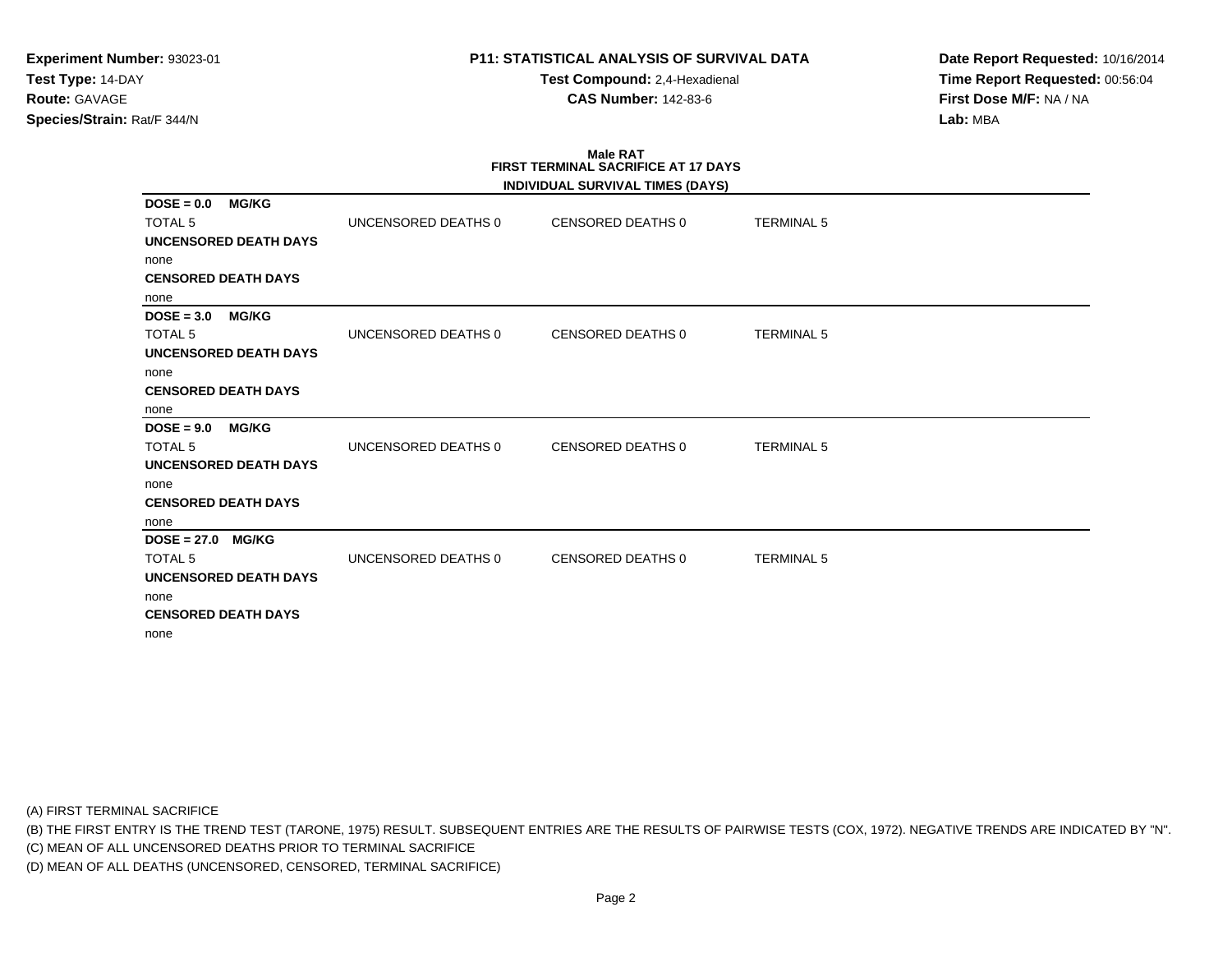### **P11: STATISTICAL ANALYSIS OF SURVIVAL DATA**

**Test Compound:** 2,4-Hexadienal **CAS Number:** 142-83-6

**Date Report Requested:** 10/16/2014**Time Report Requested:** 00:56:04**First Dose M/F:** NA / NA**Lab:** MBA

## **Male RAT FIRST TERMINAL SACRIFICE AT 17 DAYSINDIVIDUAL SURVIVAL TIMES (DAYS)**

| <b>DOSE = 80.0</b><br><b>MG/KG</b> |                     |                   |                   |
|------------------------------------|---------------------|-------------------|-------------------|
| TOTAL 5                            | UNCENSORED DEATHS 0 | CENSORED DEATHS 0 | <b>TERMINAL 5</b> |
| UNCENSORED DEATH DAYS              |                     |                   |                   |
| none                               |                     |                   |                   |
| <b>CENSORED DEATH DAYS</b>         |                     |                   |                   |
| none                               |                     |                   |                   |
|                                    |                     |                   |                   |
| DOSE = 240.0 MG/KG                 |                     |                   |                   |
| TOTAL 5                            | UNCENSORED DEATHS 3 | CENSORED DEATHS 0 | TERMINAL 2        |
| UNCENSORED DEATH DAYS              |                     |                   |                   |
| 3<br>5                             |                     |                   |                   |
| <b>CENSORED DEATH DAYS</b>         |                     |                   |                   |
| none                               |                     |                   |                   |

(A) FIRST TERMINAL SACRIFICE

(B) THE FIRST ENTRY IS THE TREND TEST (TARONE, 1975) RESULT. SUBSEQUENT ENTRIES ARE THE RESULTS OF PAIRWISE TESTS (COX, 1972). NEGATIVE TRENDS ARE INDICATED BY "N".

(C) MEAN OF ALL UNCENSORED DEATHS PRIOR TO TERMINAL SACRIFICE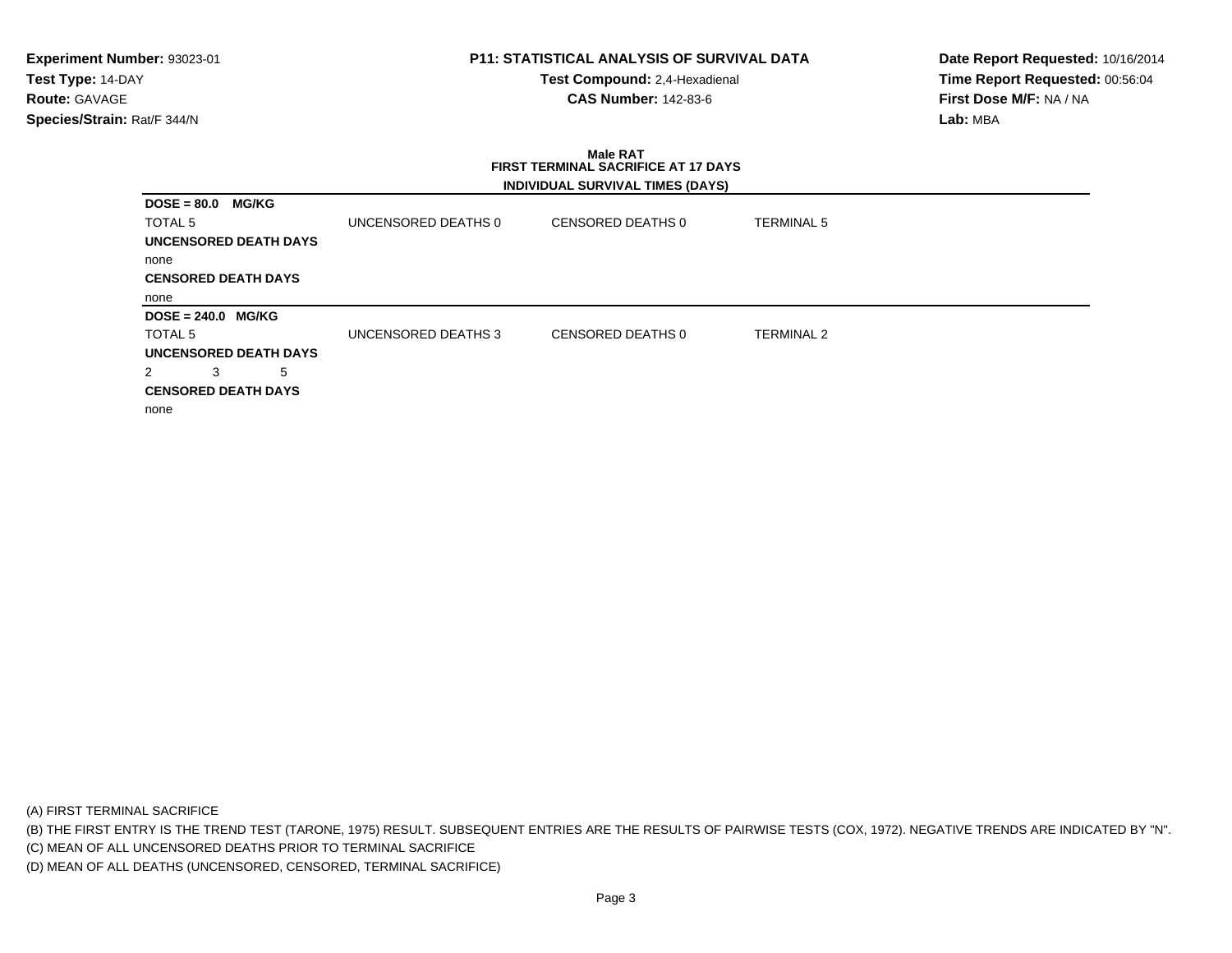**Test Compound:** 2,4-Hexadienal

**Date Report Requested:** 10/16/2014**Time Report Requested:** 00:56:04**First Dose M/F:** NA / NA**Lab:** MBA

#### **CAS Number:** 142-83-6

#### **Male RATFIRST TERMINAL SACRIFICE AT 17 DAYS**

### **KAPLAN-MEIER SURVIVAL PROBABILITY ESTIMATES (%)**

| <b>DOSE</b><br><b>TIME (DAYS)</b> |              |  |       |       |       |       |       |       |       |       |       |       |
|-----------------------------------|--------------|--|-------|-------|-------|-------|-------|-------|-------|-------|-------|-------|
|                                   |              |  |       |       |       | 8     | 10    | 12    | 14    | 16    | 18    | 17(A) |
| 0.0                               | <b>MG/KG</b> |  | 100.0 | 100.0 | 100.0 | 100.0 | 100.0 | 100.0 | 100.0 | 100.0 | 100.0 | 100.0 |
| 3.0                               | MG/KG        |  | 100.0 | 100.0 | 100.0 | 100.0 | 100.0 | 100.0 | 100.0 | 100.0 | 100.0 | 100.0 |
| 9.0                               | <b>MG/KG</b> |  | 100.0 | 100.0 | 100.0 | 100.0 | 100.0 | 100.0 | 100.0 | 100.0 | 100.0 | 100.0 |
|                                   | 27.0 MG/KG   |  | 100.0 | 100.0 | 100.0 | 100.0 | 100.0 | 100.0 | 100.0 | 100.0 | 100.0 | 100.0 |
| 80.0                              | <b>MG/KG</b> |  | 100.0 | 100.0 | 100.0 | 100.0 | 100.0 | 100.0 | 100.0 | 100.0 | 100.0 | 100.0 |
|                                   | 240.0 MG/KG  |  | 80.0  | 60.0  | 40.0  | 40.0  | 40.0  | 40.0  | 40.0  | 40.0  | 40.0  | 40.0  |

(A) FIRST TERMINAL SACRIFICE

(B) THE FIRST ENTRY IS THE TREND TEST (TARONE, 1975) RESULT. SUBSEQUENT ENTRIES ARE THE RESULTS OF PAIRWISE TESTS (COX, 1972). NEGATIVE TRENDS ARE INDICATED BY "N".

(C) MEAN OF ALL UNCENSORED DEATHS PRIOR TO TERMINAL SACRIFICE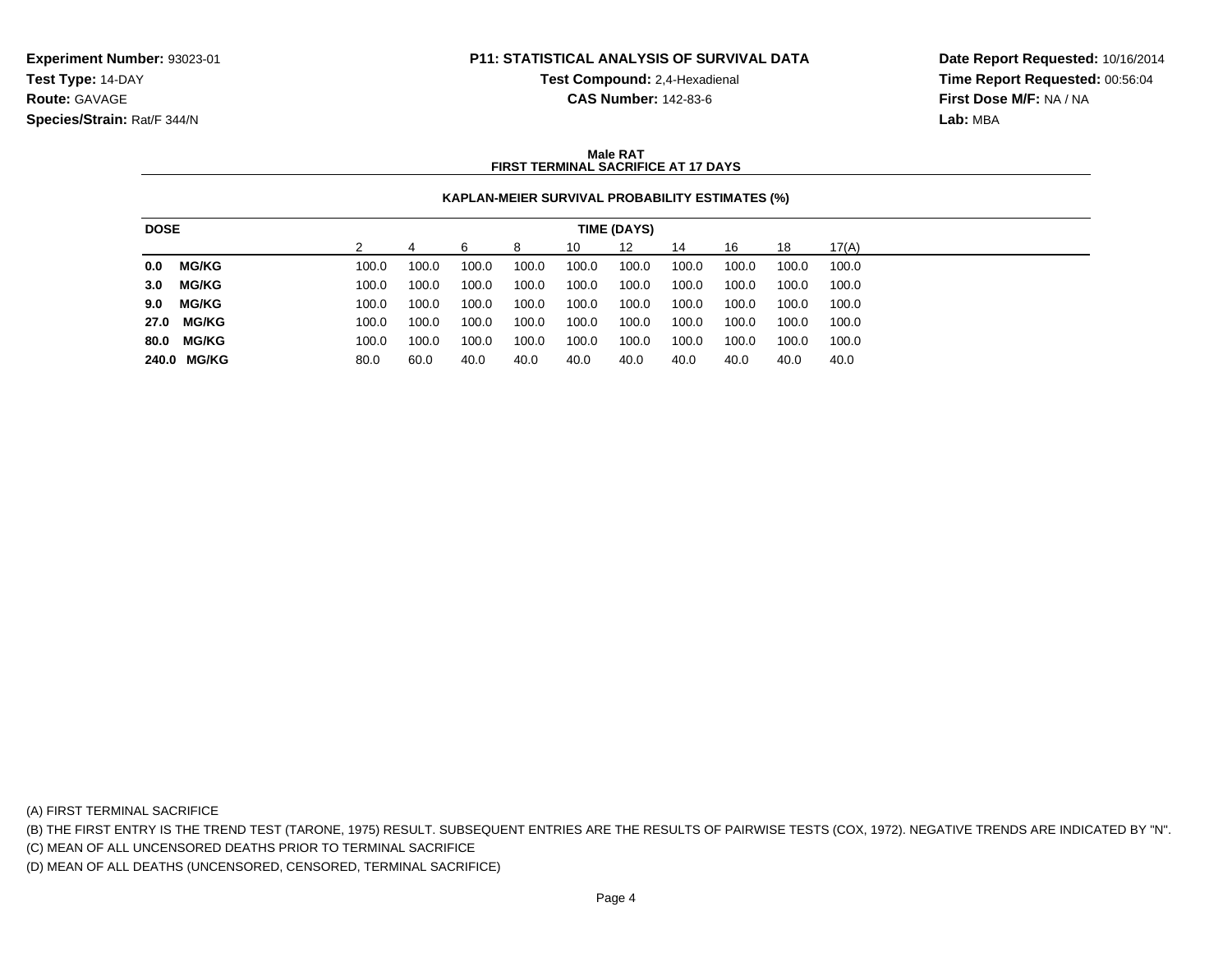## **P11: STATISTICAL ANALYSIS OF SURVIVAL DATA**

**Test Compound:** 2,4-Hexadienal **CAS Number:** 142-83-6

**Date Report Requested:** 10/16/2014**Time Report Requested:** 00:56:04**First Dose M/F:** NA / NA**Lab:** MBA

#### **Male RATFIRST TERMINAL SACRIFICE AT 17 DAYS**

#### **SURVIVAL SUMMARY STATISTICS**

| <b>DOSE</b>                           | <b>MG/KG</b><br>0.0    | <b>MG/KG</b><br>3.0 | <b>MG/KG</b><br>9.0 | 27.0 MG/KG |  |
|---------------------------------------|------------------------|---------------------|---------------------|------------|--|
| SURVIVAL AT END OF STUDY              | 100.0%                 | 100.0%              | 100.0%              | 100.0%     |  |
| (KAPLAN-MEIER)                        |                        |                     |                     |            |  |
| <b>SIGNIFICANCE (B)</b>               | $P = 0.000$            | $- - - - -$         | $\cdots$            | $\cdots$   |  |
| (LIFE TABLE)                          |                        |                     |                     |            |  |
| <b>MEAN DAY OF NATURAL DEATHS (C)</b> |                        |                     |                     |            |  |
| (STANDARD ERROR)                      | $\left( \cdot \right)$ | (.)                 | $\cdot$             |            |  |
| <b>MEAN LIFE SPAN (D)</b>             | 17.0                   | 17.0                | 17.0                | 17.0       |  |
| (STANDARD ERROR)                      | (0.0)                  | (0.0)               | (0.0)               | (0.0)      |  |

(A) FIRST TERMINAL SACRIFICE

(B) THE FIRST ENTRY IS THE TREND TEST (TARONE, 1975) RESULT. SUBSEQUENT ENTRIES ARE THE RESULTS OF PAIRWISE TESTS (COX, 1972). NEGATIVE TRENDS ARE INDICATED BY "N".

(C) MEAN OF ALL UNCENSORED DEATHS PRIOR TO TERMINAL SACRIFICE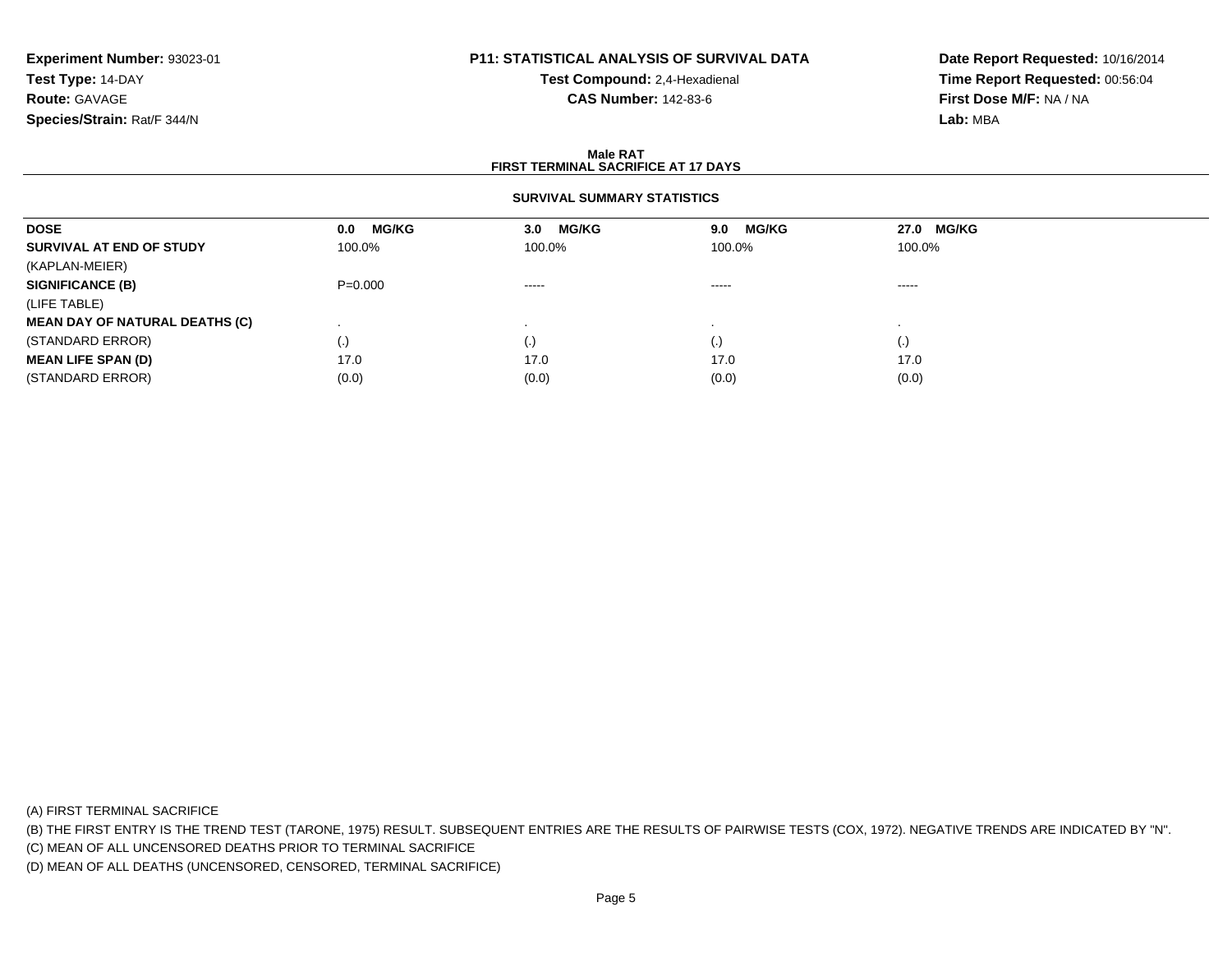## **P11: STATISTICAL ANALYSIS OF SURVIVAL DATA**

**Test Compound:** 2,4-Hexadienal **CAS Number:** 142-83-6

**Date Report Requested:** 10/16/2014**Time Report Requested:** 00:56:04**First Dose M/F:** NA / NA**Lab:** MBA

#### **Male RATFIRST TERMINAL SACRIFICE AT 17 DAYS**

| <b>DOSE</b>                           | 80.0 MG/KG | 240.0 MG/KG |
|---------------------------------------|------------|-------------|
| SURVIVAL AT END OF STUDY              | 100.0%     | 40.0%       |
| (KAPLAN-MEIER)                        |            |             |
| <b>SIGNIFICANCE (B)</b>               | $\cdots$   | $P = 0.167$ |
| (LIFE TABLE)                          |            |             |
| <b>MEAN DAY OF NATURAL DEATHS (C)</b> |            | 3.3         |
| (STANDARD ERROR)                      | (.)        | (0.9)       |
| <b>MEAN LIFE SPAN (D)</b>             | 17.0       | 8.8         |
| (STANDARD ERROR)                      | (0.0)      | (3.4)       |

(A) FIRST TERMINAL SACRIFICE

(B) THE FIRST ENTRY IS THE TREND TEST (TARONE, 1975) RESULT. SUBSEQUENT ENTRIES ARE THE RESULTS OF PAIRWISE TESTS (COX, 1972). NEGATIVE TRENDS ARE INDICATED BY "N".

(C) MEAN OF ALL UNCENSORED DEATHS PRIOR TO TERMINAL SACRIFICE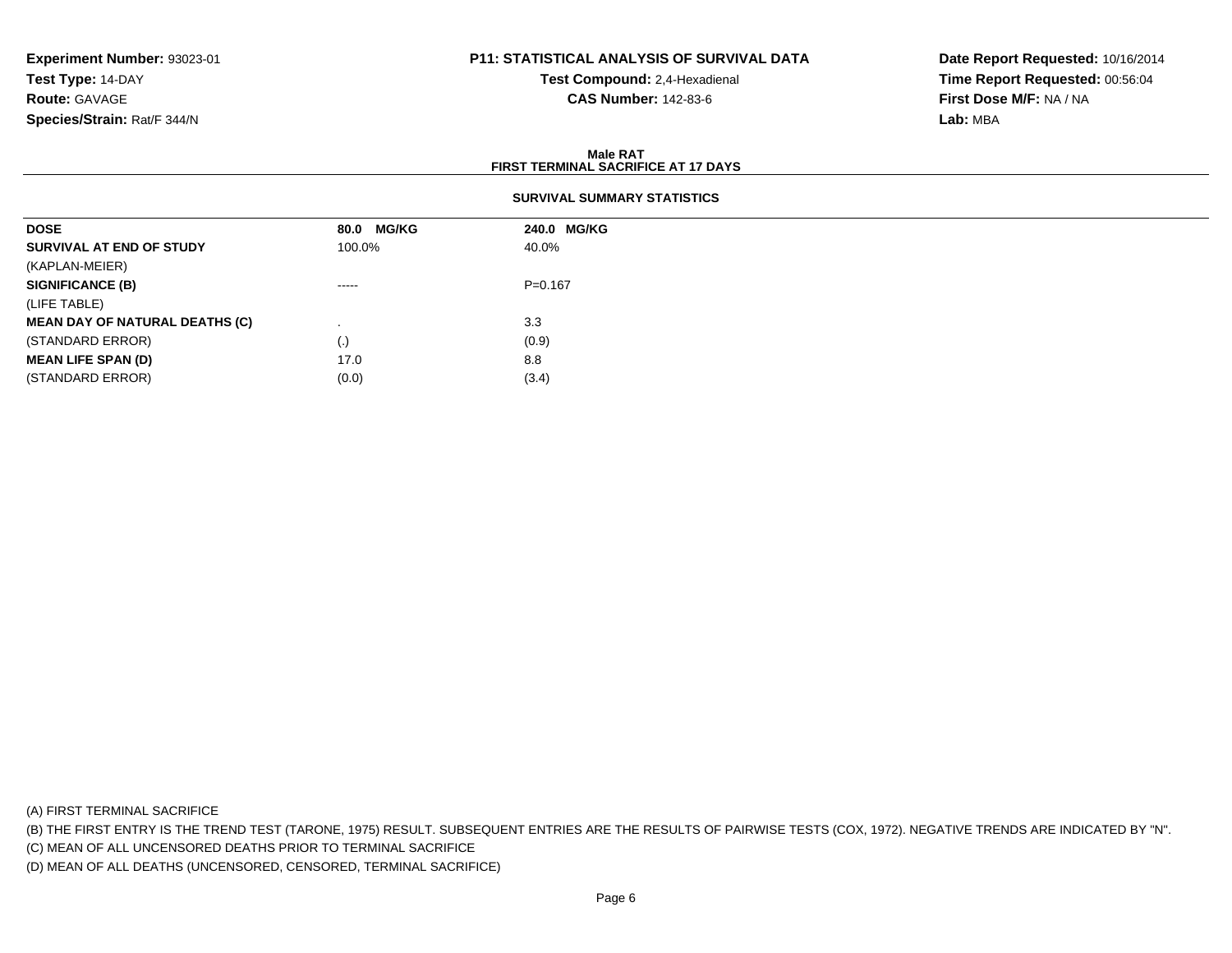**Test Compound:** 2,4-Hexadienal **CAS Number:** 142-83-6

**Date Report Requested:** 10/16/2014**Time Report Requested:** 00:56:04**First Dose M/F:** NA / NA**Lab:** MBA

#### **Female RAT FIRST TERMINAL SACRIFICE AT 17 DAYSINDIVIDUAL SURVIVAL TIMES (DAYS)**

|                                                |                     | <b>INDIVIDUAL SURVIVAL TIMES (DATS)</b> |                   |
|------------------------------------------------|---------------------|-----------------------------------------|-------------------|
| <b>MG/KG</b><br>$DOSE = 0.0$<br><b>TOTAL 5</b> | UNCENSORED DEATHS 0 | CENSORED DEATHS 0                       | <b>TERMINAL 5</b> |
| <b>UNCENSORED DEATH DAYS</b>                   |                     |                                         |                   |
| none                                           |                     |                                         |                   |
| <b>CENSORED DEATH DAYS</b>                     |                     |                                         |                   |
| none                                           |                     |                                         |                   |
| <b>MG/KG</b><br>$DOSE = 3.0$                   |                     |                                         |                   |
| <b>TOTAL 5</b>                                 | UNCENSORED DEATHS 0 | CENSORED DEATHS 0                       | <b>TERMINAL 5</b> |
| <b>UNCENSORED DEATH DAYS</b>                   |                     |                                         |                   |
| none                                           |                     |                                         |                   |
| <b>CENSORED DEATH DAYS</b>                     |                     |                                         |                   |
| none                                           |                     |                                         |                   |
| $DOSE = 9.0$ MG/KG                             |                     |                                         |                   |
| <b>TOTAL 5</b>                                 | UNCENSORED DEATHS 0 | CENSORED DEATHS 0                       | <b>TERMINAL 5</b> |
| <b>UNCENSORED DEATH DAYS</b>                   |                     |                                         |                   |
| none                                           |                     |                                         |                   |
| <b>CENSORED DEATH DAYS</b>                     |                     |                                         |                   |
| none                                           |                     |                                         |                   |
| $DOSE = 27.0$ MG/KG                            |                     |                                         |                   |
| <b>TOTAL 5</b>                                 | UNCENSORED DEATHS 0 | CENSORED DEATHS 0                       | <b>TERMINAL 5</b> |
| <b>UNCENSORED DEATH DAYS</b>                   |                     |                                         |                   |
| none                                           |                     |                                         |                   |
| <b>CENSORED DEATH DAYS</b>                     |                     |                                         |                   |
| none                                           |                     |                                         |                   |

(A) FIRST TERMINAL SACRIFICE

(B) THE FIRST ENTRY IS THE TREND TEST (TARONE, 1975) RESULT. SUBSEQUENT ENTRIES ARE THE RESULTS OF PAIRWISE TESTS (COX, 1972). NEGATIVE TRENDS ARE INDICATED BY "N".

(C) MEAN OF ALL UNCENSORED DEATHS PRIOR TO TERMINAL SACRIFICE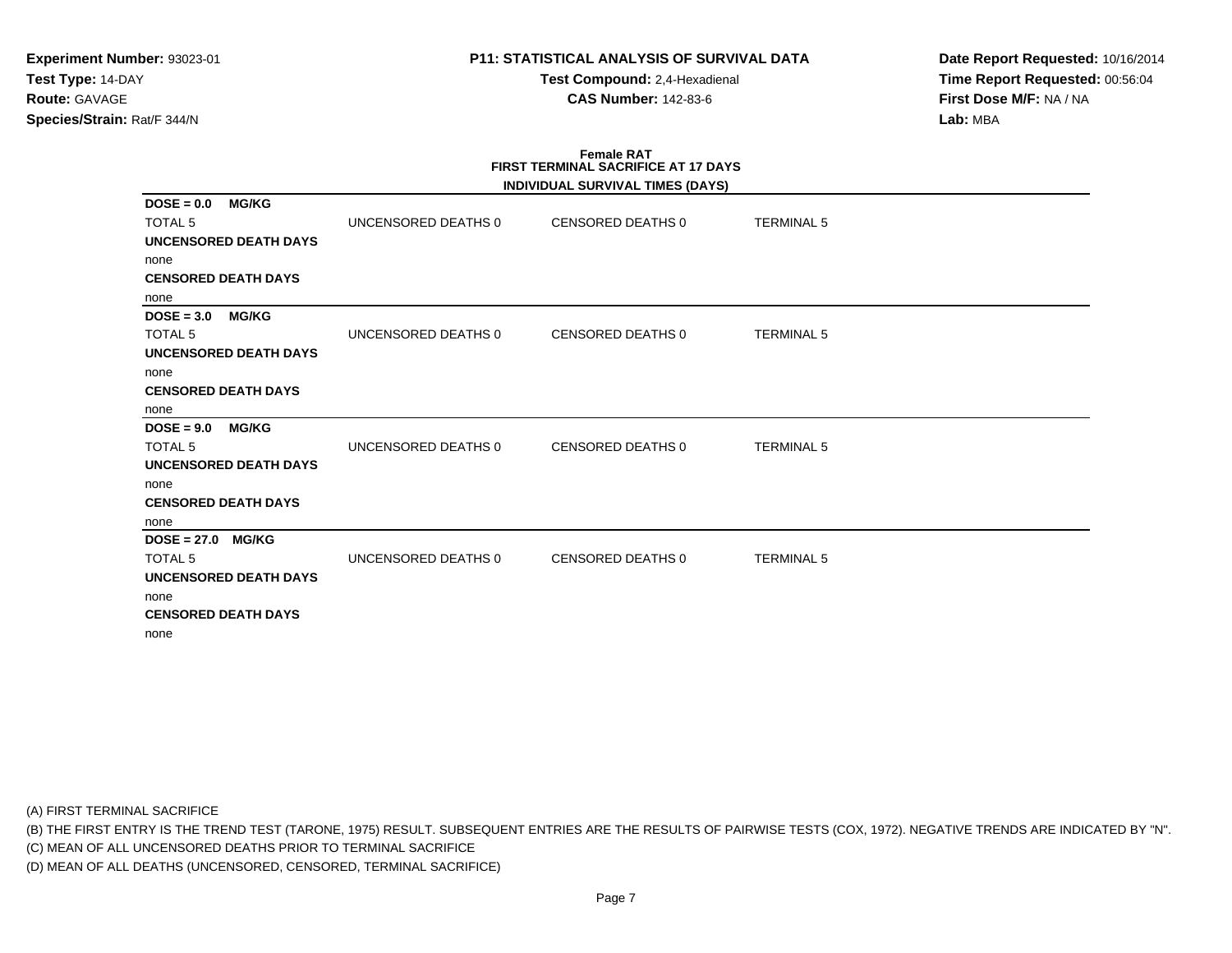#### **P11: STATISTICAL ANALYSIS OF SURVIVAL DATA**

**Test Compound:** 2,4-Hexadienal **CAS Number:** 142-83-6

**Date Report Requested:** 10/16/2014**Time Report Requested:** 00:56:04**First Dose M/F:** NA / NA**Lab:** MBA

# **Female RAT FIRST TERMINAL SACRIFICE AT 17 DAYSINDIVIDUAL SURVIVAL TIMES (DAYS)**

| <b>DOSE = 80.0</b><br><b>MG/KG</b> |                     |                   |                   |
|------------------------------------|---------------------|-------------------|-------------------|
| TOTAL 5                            | UNCENSORED DEATHS 0 | CENSORED DEATHS 0 | <b>TERMINAL 5</b> |
| UNCENSORED DEATH DAYS              |                     |                   |                   |
| none                               |                     |                   |                   |
| <b>CENSORED DEATH DAYS</b>         |                     |                   |                   |
| none                               |                     |                   |                   |
|                                    |                     |                   |                   |
| <b>DOSE = 240.0 MG/KG</b>          |                     |                   |                   |
| TOTAL 5                            | UNCENSORED DEATHS 3 | CENSORED DEATHS 0 | <b>TERMINAL 2</b> |
| UNCENSORED DEATH DAYS              |                     |                   |                   |
| 5<br>10                            |                     |                   |                   |
| <b>CENSORED DEATH DAYS</b>         |                     |                   |                   |

(A) FIRST TERMINAL SACRIFICE

(B) THE FIRST ENTRY IS THE TREND TEST (TARONE, 1975) RESULT. SUBSEQUENT ENTRIES ARE THE RESULTS OF PAIRWISE TESTS (COX, 1972). NEGATIVE TRENDS ARE INDICATED BY "N".

(C) MEAN OF ALL UNCENSORED DEATHS PRIOR TO TERMINAL SACRIFICE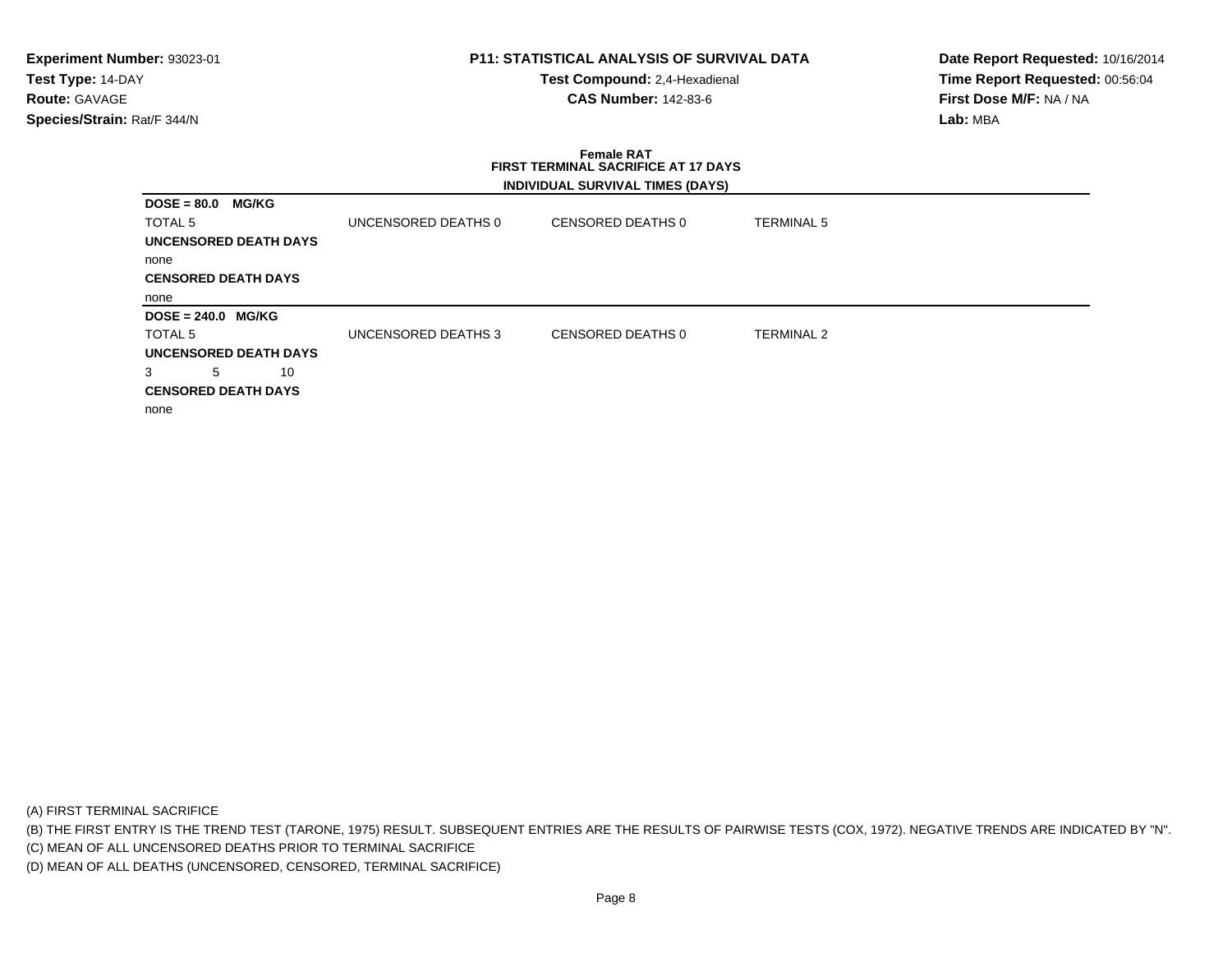**Test Compound:** 2,4-Hexadienal

**CAS Number:** 142-83-6

**Date Report Requested:** 10/16/2014**Time Report Requested:** 00:56:04**First Dose M/F:** NA / NA**Lab:** MBA

#### **Female RATFIRST TERMINAL SACRIFICE AT 17 DAYS**

#### **KAPLAN-MEIER SURVIVAL PROBABILITY ESTIMATES (%)**

| <b>DOSE</b><br>TIME (DAYS) |              |  |       |       |       |       |       |       |       |       |       |       |
|----------------------------|--------------|--|-------|-------|-------|-------|-------|-------|-------|-------|-------|-------|
|                            |              |  |       |       |       | 8     | 10    | 12    | 14    | 16    | 18    | 17(A) |
| 0.0                        | <b>MG/KG</b> |  | 100.0 | 100.0 | 100.0 | 100.0 | 100.0 | 100.0 | 100.0 | 100.0 | 100.0 | 100.0 |
| 3.0                        | MG/KG        |  | 100.0 | 100.0 | 100.0 | 100.0 | 100.0 | 100.0 | 100.0 | 100.0 | 100.0 | 100.0 |
| 9.0                        | <b>MG/KG</b> |  | 100.0 | 100.0 | 100.0 | 100.0 | 100.0 | 100.0 | 100.0 | 100.0 | 100.0 | 100.0 |
|                            | 27.0 MG/KG   |  | 100.0 | 100.0 | 100.0 | 100.0 | 100.0 | 100.0 | 100.0 | 100.0 | 100.0 | 100.0 |
| 80.0                       | <b>MG/KG</b> |  | 100.0 | 100.0 | 100.0 | 100.0 | 100.0 | 100.0 | 100.0 | 100.0 | 100.0 | 100.0 |
|                            | 240.0 MG/KG  |  | 100.0 | 80.0  | 60.0  | 60.0  | 40.0  | 40.0  | 40.0  | 40.0  | 40.0  | 40.0  |

(A) FIRST TERMINAL SACRIFICE

(B) THE FIRST ENTRY IS THE TREND TEST (TARONE, 1975) RESULT. SUBSEQUENT ENTRIES ARE THE RESULTS OF PAIRWISE TESTS (COX, 1972). NEGATIVE TRENDS ARE INDICATED BY "N".

(C) MEAN OF ALL UNCENSORED DEATHS PRIOR TO TERMINAL SACRIFICE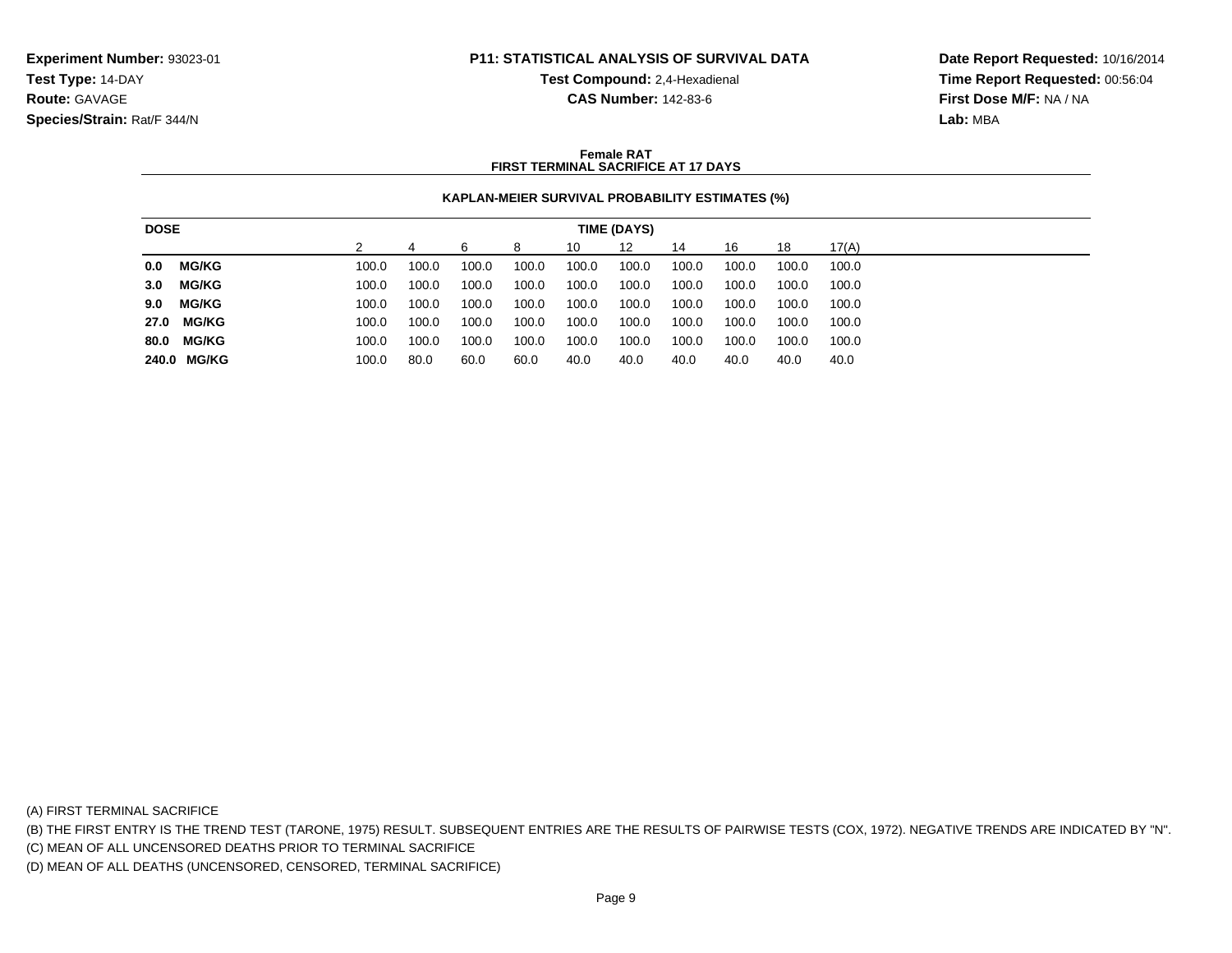## **P11: STATISTICAL ANALYSIS OF SURVIVAL DATA**

**Test Compound:** 2,4-Hexadienal **CAS Number:** 142-83-6

**Date Report Requested:** 10/16/2014**Time Report Requested:** 00:56:04**First Dose M/F:** NA / NA**Lab:** MBA

#### **Female RATFIRST TERMINAL SACRIFICE AT 17 DAYS**

### **SURVIVAL SUMMARY STATISTICS**

| <b>DOSE</b>                           | <b>MG/KG</b><br>0.0 | <b>MG/KG</b><br>3.0    | <b>MG/KG</b><br>9.0 | 27.0 MG/KG |  |
|---------------------------------------|---------------------|------------------------|---------------------|------------|--|
| SURVIVAL AT END OF STUDY              | 100.0%              | 100.0%                 | 100.0%              | 100.0%     |  |
| (KAPLAN-MEIER)                        |                     |                        |                     |            |  |
| <b>SIGNIFICANCE (B)</b>               | $P = 0.000$         | $\cdots \cdots \cdots$ | $\cdots$            | -----      |  |
| (LIFE TABLE)                          |                     |                        |                     |            |  |
| <b>MEAN DAY OF NATURAL DEATHS (C)</b> |                     |                        |                     |            |  |
| (STANDARD ERROR)                      | $\left( . \right)$  | (.)                    | $\cdot$             | (.)        |  |
| <b>MEAN LIFE SPAN (D)</b>             | 17.0                | 17.0                   | 17.0                | 17.0       |  |
| (STANDARD ERROR)                      | (0.0)               | (0.0)                  | (0.0)               | (0.0)      |  |

(A) FIRST TERMINAL SACRIFICE

(B) THE FIRST ENTRY IS THE TREND TEST (TARONE, 1975) RESULT. SUBSEQUENT ENTRIES ARE THE RESULTS OF PAIRWISE TESTS (COX, 1972). NEGATIVE TRENDS ARE INDICATED BY "N".

(C) MEAN OF ALL UNCENSORED DEATHS PRIOR TO TERMINAL SACRIFICE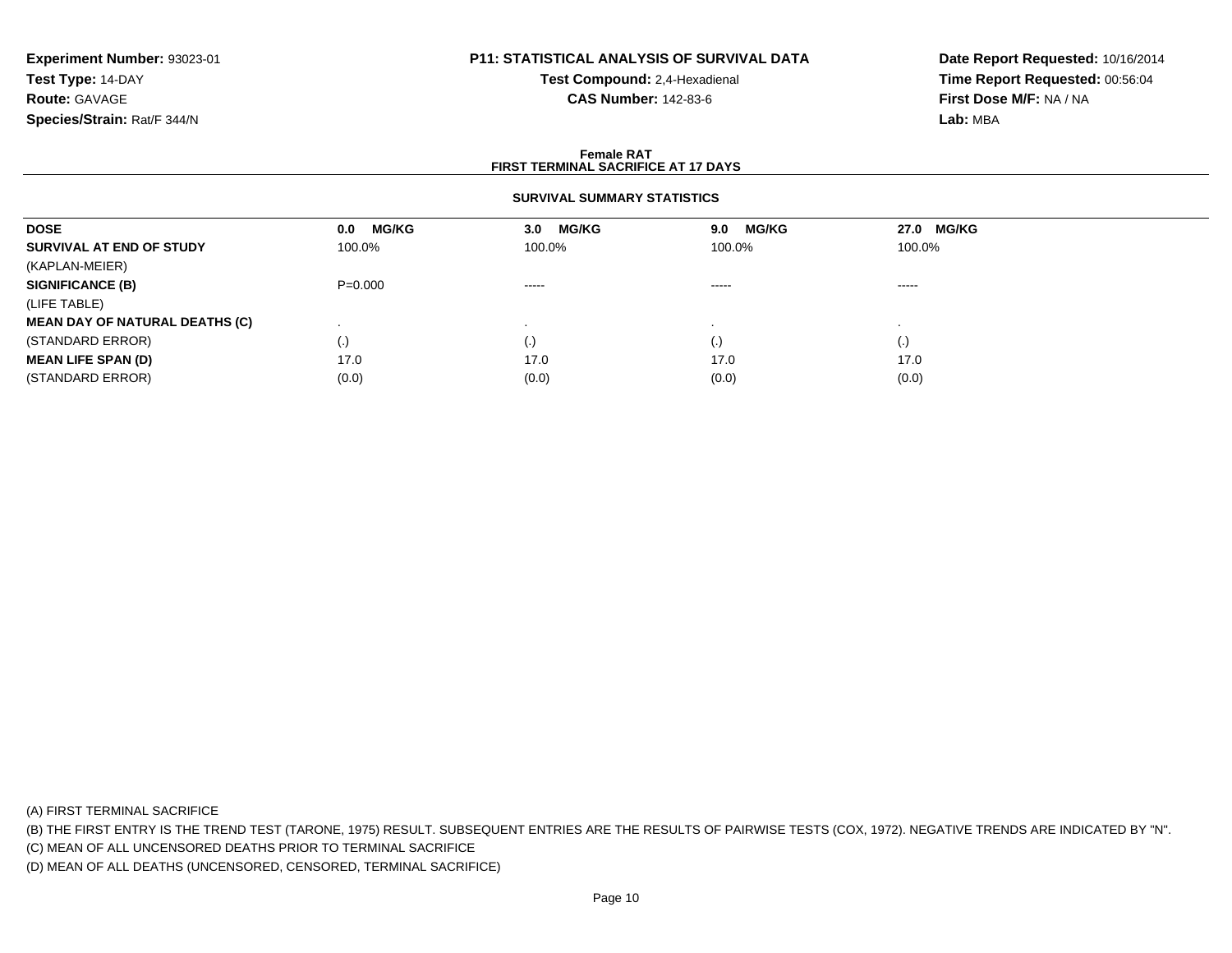### **P11: STATISTICAL ANALYSIS OF SURVIVAL DATA**

**Test Compound:** 2,4-Hexadienal **CAS Number:** 142-83-6

**Date Report Requested:** 10/16/2014**Time Report Requested:** 00:56:04**First Dose M/F:** NA / NA**Lab:** MBA

#### **Female RATFIRST TERMINAL SACRIFICE AT 17 DAYS**

| <b>DOSE</b>                           | 80.0 MG/KG  | 240.0 MG/KG |
|---------------------------------------|-------------|-------------|
| SURVIVAL AT END OF STUDY              | 100.0%      | 40.0%       |
| (KAPLAN-MEIER)                        |             |             |
| <b>SIGNIFICANCE (B)</b>               | $- - - - -$ | $P = 0.167$ |
| (LIFE TABLE)                          |             |             |
| <b>MEAN DAY OF NATURAL DEATHS (C)</b> |             | 6.0         |
| (STANDARD ERROR)                      | (.)         | (2.1)       |
| <b>MEAN LIFE SPAN (D)</b>             | 17.0        | 10.4        |
| (STANDARD ERROR)                      | (0.0)       | (2.9)       |

(A) FIRST TERMINAL SACRIFICE

(B) THE FIRST ENTRY IS THE TREND TEST (TARONE, 1975) RESULT. SUBSEQUENT ENTRIES ARE THE RESULTS OF PAIRWISE TESTS (COX, 1972). NEGATIVE TRENDS ARE INDICATED BY "N".

(C) MEAN OF ALL UNCENSORED DEATHS PRIOR TO TERMINAL SACRIFICE